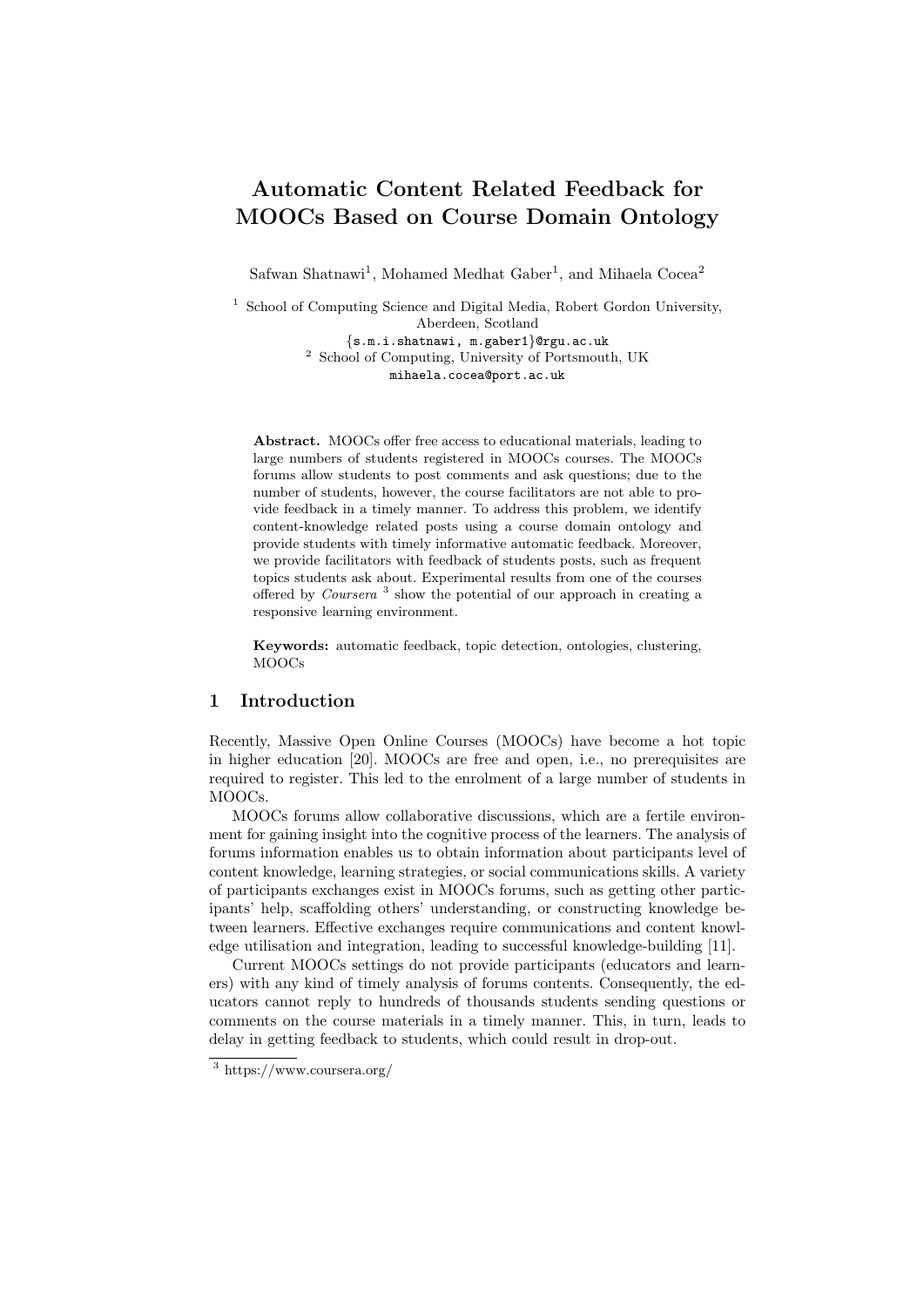#### 2 S. Shatnawi et al.

Feedback plays vital role in learning. Many studies researched the effects of feedback on students learning in both traditional and online settings. Online learning systems provide students with feedback related to close-ended questions, tests, or assignments. Types of feedback in online learning systems are either automatically generated or human generated feedback. However, provide students with content related feedback in online settings has not been researched. Content related feedback aims to build students content knowledge and to reduce the burden of obtaining information from multiple resources. Course facilitators in MOOCs settings can not provide timely informative content related feedback due to the massiveness feature of these courses.

In this research, we developed hybrid technique to provide students with timely content related feedback in MOOCs setting. Albeit we examined our technique on MOOCs, the proposed technique can be generalised to any knowledge acquisition settings. The system identifies a content-knowledge related posts using a course domain ontology. Then, it provides students with timely, informative content related feedback. Moreover, our system provides facilitators with feedback on students posts (e.g., frequently asked about topics) which results in clustering posts according to its topics in hierarchical clusters. The proposed system integrates domain ontology, machine learning, and natural language processing.

The paper is organised as follows: section 2 for related work, section 3 describes our proposed system, in section 4 we introduce the experimental work and results. Finally, in section 5, we summarise our work and the future of this research.

## 2 Related Work

In education, feedback is connected to the assessment process. Feedback is conceptualised information about student's performance or understanding. It aims to fill the gap between what is understood and what should be learnt [3]. In contrast, content feedback aims to improve learning by providing information for students to scaffold them toward the learning objectives [9]. A form of content feedback is providing students with hints and references to students questions, which is known as indirect feedback.

In online courses, peer feedback is adopted to promote learning. In MOOCs, this is introduced as a solution for the lack of facilitator feedback due to the massiveness feature of MOOC [16]. However, peer interactions only do not guarantee an optimum level of learning [8]. To facilitate learning, feedback should be provided to students timely and continuously [6]. Feedback systems provide students with feedback to structured or semi structured topics such as computer programming, spreadsheets, or mathematics [12–14, 5]. The work presented in [12–14] guide the students to achieve the course objective based on preset scenarios. However, the work proposed by [5] analyses students work and provide students with dynamic feedback based on others solutions.

An ontology is an explicit formal specification of a shared conceptualisation of a domain of interest [18]. An ontology defines the intentional part of the underlying domain, while the extensional parts of the domain (knowledge itself or instances) are called the ontology population. Ontologies have been used in educational field to represent course content  $[4, 22, 1, 2]$ . It can scaffold students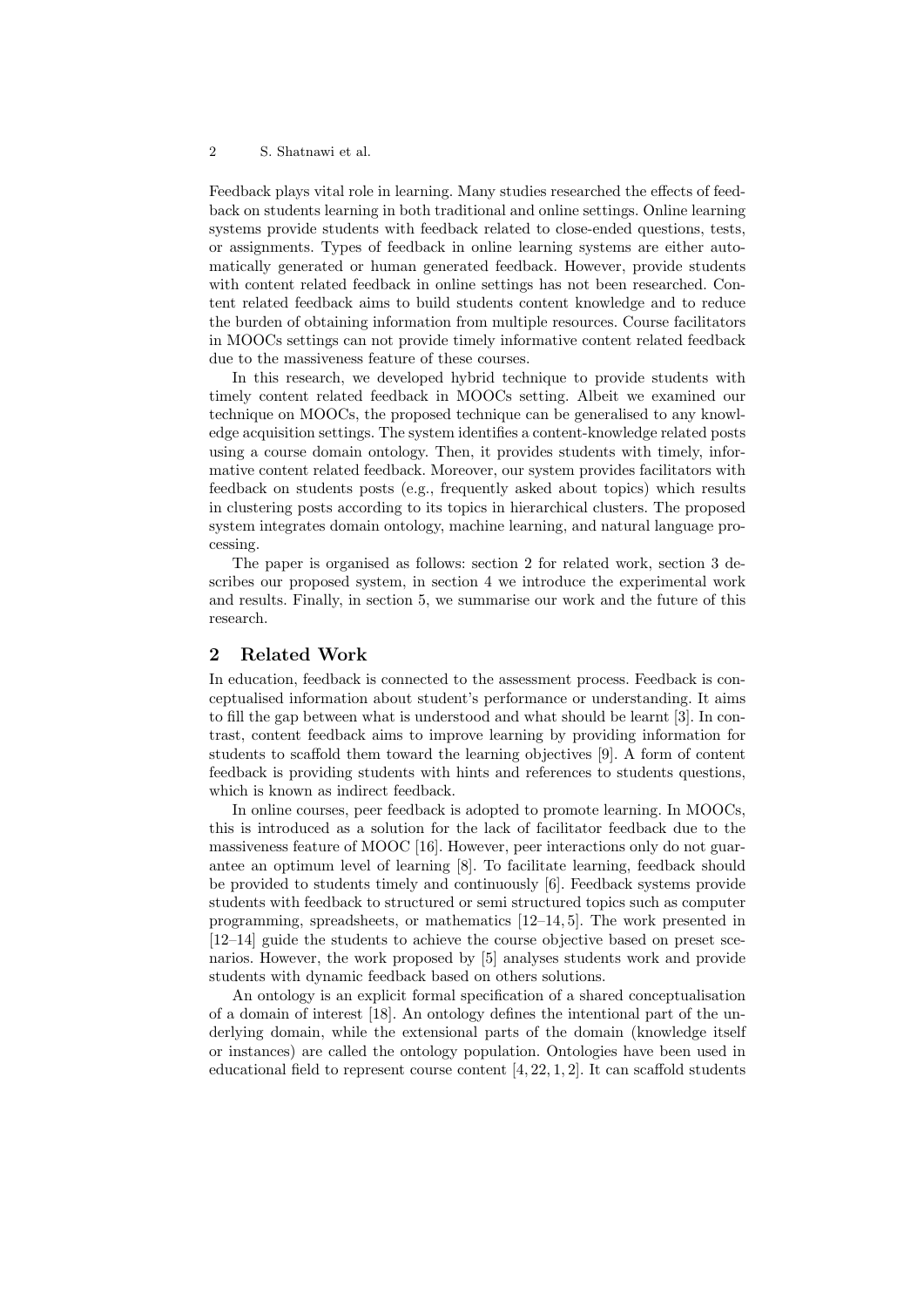| System                           | <b>Process</b>   | Domain                                                               | Technique                  | Objective                                                    |
|----------------------------------|------------------|----------------------------------------------------------------------|----------------------------|--------------------------------------------------------------|
| Asium                            | semi -automatedl | Information extraction                                               | linguistics and statistics | learn semantic knowledge from text                           |
| Text-To-Onto                     | semi -automated  | Ontology management                                                  | linguistics and statistics | Ontology creation                                            |
| TextStorm/Clouds semi -automated |                  | music and drawing                                                    |                            | logic based and linguistics build and refine domain ontology |
|                                  |                  |                                                                      |                            | for musical pecies and drawings                              |
| Sndikate                         |                  | fully automated general ontology learning                            | linguistics based          | build general domain ontology                                |
| OntoLearn                        | semi -automatedl | tourism                                                              | linguistics and statistics | develop interoperable infrastruc-                            |
|                                  |                  |                                                                      |                            | ture for tourism domain                                      |
| CRCTOL                           | semi -automated  | domain specific                                                      | linguistics and statistics | from domain<br>construct ontology                            |
|                                  |                  |                                                                      |                            | specific documents                                           |
| Onto Gain                        |                  | fully automated general ontology learning linguistics and statistics |                            | build ontologies using unstructured                          |
|                                  |                  |                                                                      |                            | ltext                                                        |

Table 1. Ontology Learning from Text

learning due to its role in instructional design and curriculum content sequencing [3]. Also, ontologies have been used in intelligent tutoring systems [4], students assessments [10], and feedback [15]. An ontology-based feedback to support students in programming tasks was introduced by [15]. They suggested a framework for adaptive feedback to assist students overcoming syntax programming errors in program codes. In spite of describing their work as ontology based feedback, they did not describe the structure of their ontology nor the process of creating that ontology (manual/automated). Ontology building is a complex and time consuming task. It requires domain experts and knowledge engineers handcrafting knowledge sources and training data which is one of the major obstacles in ontology development. There are many attempts to automate or semi-automate the process of ontology building [21]. Table 1 summarises some of the tools developed to build domain ontologies from text. In our approach, we use the ontology to identify topics discussed by students in forums. Content analysis aims to describe the attribute of the message or post. The obtained attributes (clusters) should reflect the purpose of the research, be comprehensive, and be mutually exclusive [19]. An initial step in analysing forums content is to identify the topic and the role of the participants. An advantage of domain ontology based clustering is getting subjective clusters. One can get different clusters according to the desired perspective. In MOOCs setting, this will enable the system to acknowledge courses facilitators about topics students frequently ask about.

# 3 MOOC's Domain Ontology and Feedback

In this section we introduce formal definitions and specifications of course contents ontology. An ontology is formally defined as [7]:

**Course Ontology 1** A core ontology is a set of sign system  $\Theta := (T, P, C^*, H, Root)$ , T: set of natural language terms of the Ontology P: set of properties  $C^*$ : function that connects terms  $t \in T$  to set of  $p \subset P$ H: hierarchy organisation connects term  $t \in T$  in a cyclic, transitive, directed relationships. Root: is the top level root where all concepts  $\in C^*$  are mapped to it.

## 3.1 Phase I: Building Domain Ontology

In this research, we represent course contents using domain ontology notations. The proposed system uses a course domain ontology to detect topics in students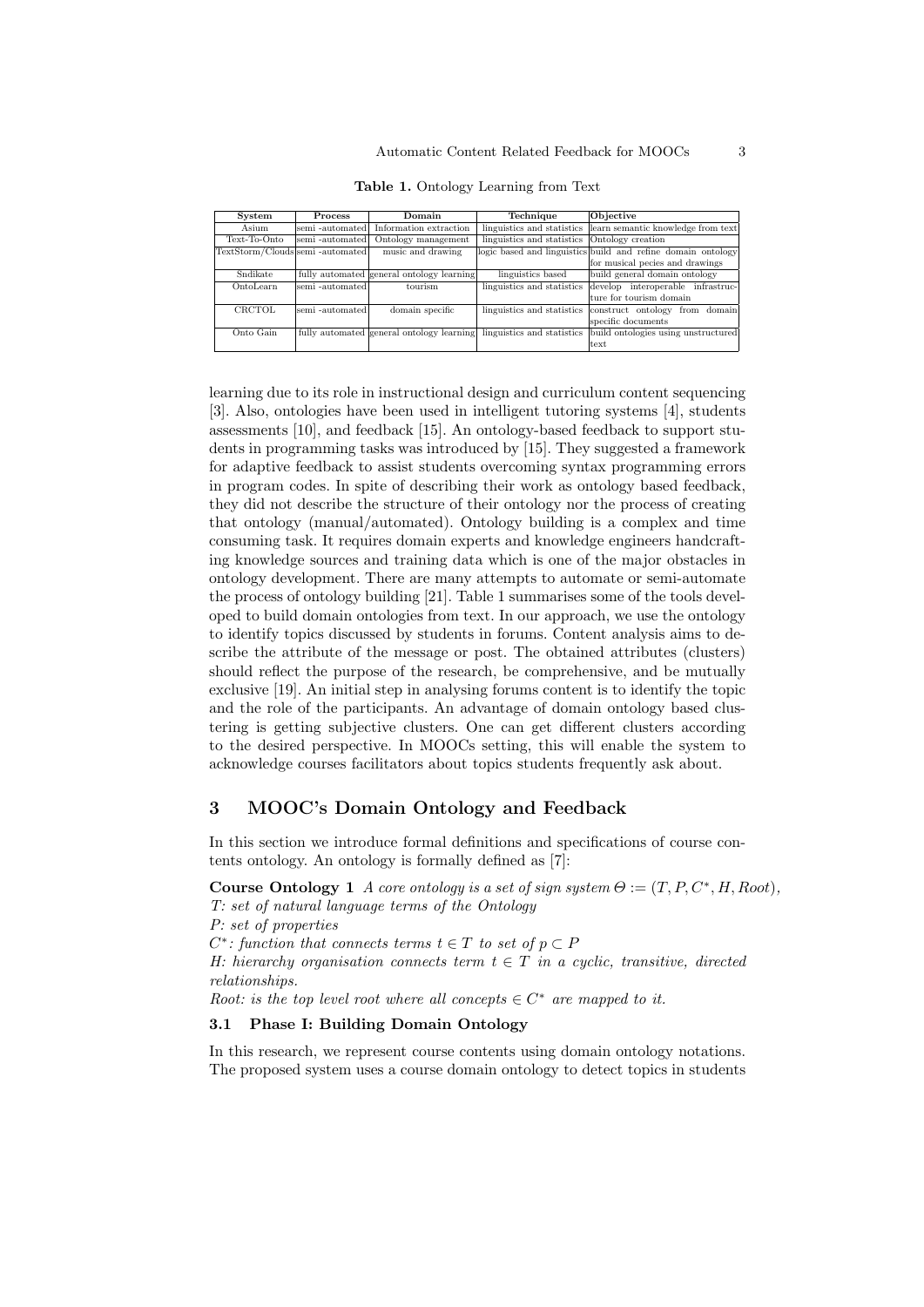4 S. Shatnawi et al.

posts and topics' properties. As a result, automatic feedback is sent back to the student.

Building a domain ontology is an ontology engineering task and a time consuming process. We aim to allow domain experts (course facilitators) to build course domain ontologies in MOOCs setting. We started by identifying terms (concepts) related to the course knowledge. We use multiple knowledge sources to obtain the most frequent terms used in the knowledge sources. Next, we designed simple graphical user interface to build the terms (concepts map) hierarchy. For each term we add a set of properties (attributes). Some of these attributes connect two terms together (binary attributes) while others are unary attributes. For each property, we store a feedback that will be sent back to the student after processing his/her post. The aforementioned steps are called ontology population in ontology jargon. We used relational database to store all information about terms, properties and feedback. We also expanded terms and properties by storing its synonyms. Course facilitators can easily create the ontology.

Algorithm 1 builds course domain ontology. While Algorithm 2 converts the domain ontology into deterministic finite automata (DFAs) which will be used to process students posts in phase II.

| <b>Algorithm 1 Building Domain Ontology</b>    |  |  |  |  |
|------------------------------------------------|--|--|--|--|
| $C \leftarrow$ Read Course's knowledge corpus. |  |  |  |  |
| $TDM \leftarrow$ Build terms document matrix.  |  |  |  |  |
| $T \leftarrow$ Find most frequently terms.     |  |  |  |  |
| $Root \leftarrow Ontology root node.$          |  |  |  |  |
| $Parent(Root) \leftarrow -1$                   |  |  |  |  |
| for all $t \in T$ do                           |  |  |  |  |
| $parent \leftarrow parent(t)$                  |  |  |  |  |
| end for                                        |  |  |  |  |
| $P \leftarrow$ Set of All properties.          |  |  |  |  |
| for all $t \in T$ do                           |  |  |  |  |
| for all $p \in P$ and $p \subset t$ do         |  |  |  |  |
| Add(t,p)                                       |  |  |  |  |
| end for                                        |  |  |  |  |
| end for                                        |  |  |  |  |

#### 3.2 Phase II: Processing Students Posts

In this process, we aim to discover all topics that appear in students' posts. Also, we discover topics' properties. In this phase, we rely on course domain ontology which was built earlier in Phase I as aforementioned. We generate a state table for all terms in the course domain ontology that represents terms deterministic finite automata. In an analogous manner we generate a state table for all properties.

Students posts are parsed and processed word by word (see Algorithm 3). We used a similar approach used in programming languages compilers to detect programming constructs. Instead, we are looking for terms and properties constructs. In case of multiple terms detection, we label the post to terms closest parent according to the domain ontology hierarchy. Later on, we cluster students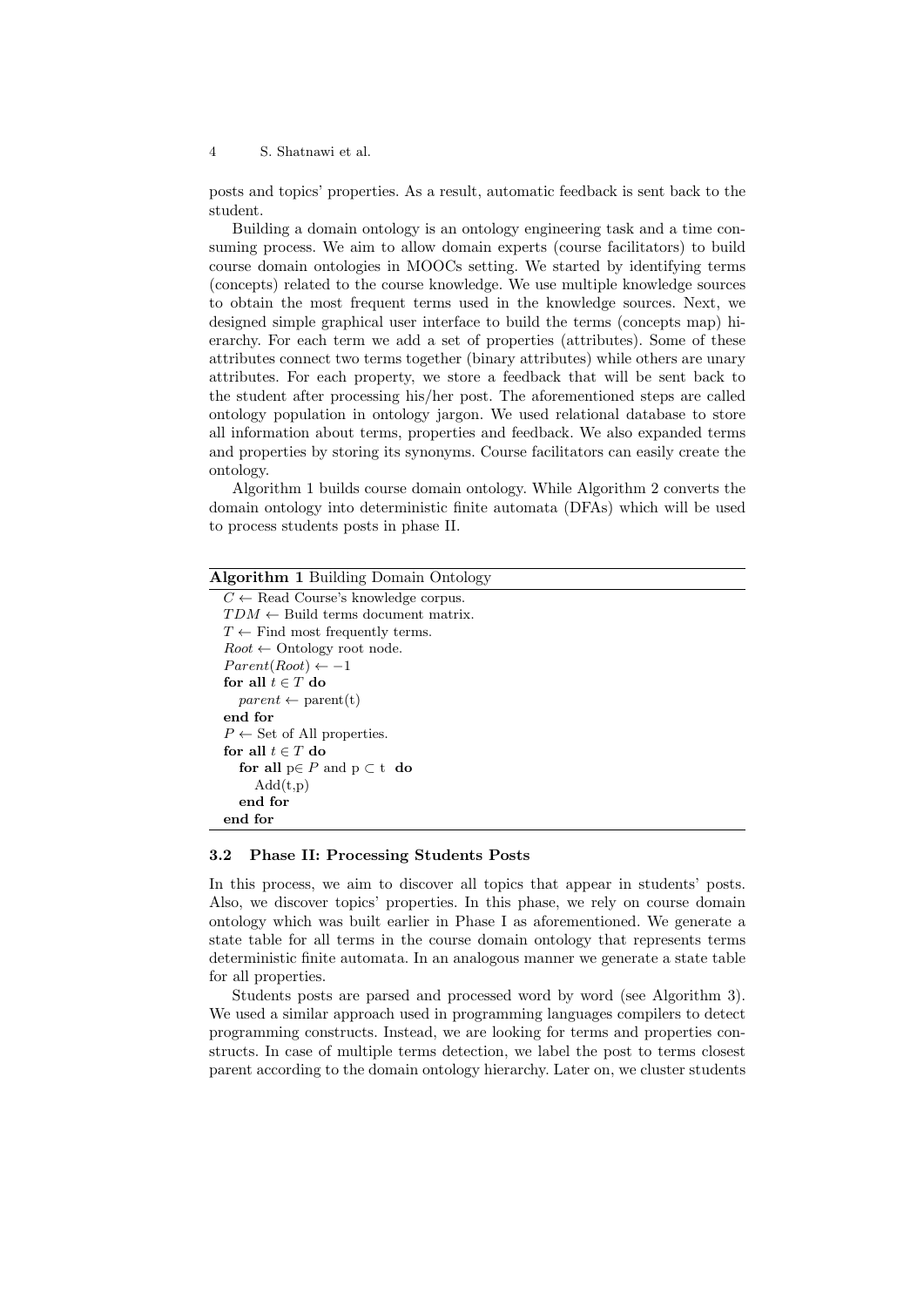Algorithm 2 Concepts and Properties DFAs Generator

```
C \leftarrow set of all concepts
DT \leftarrow set of all distinct terms \in Cfor all c \in C do
  Parse c into set of individual words W
  current\_state \leftarrow 0states \leftarrow 0for int i = 0to W.length() do
     if state_table[current_state][W[i]] = 0 then
        state\_table[current\_state][W[i]] \leftarrow current\_stateelse
        states \leftarrow states + 1state\_table[current\_state][W[i]] = statesend if
  end for
  for int j = 0, j < DT.length() do
     if state_table[current_state][j] \neq 0 then
        state_table[current_state][j] = 999 {999 means final state}
     end if
     state\_table[current\_state][j] = identifier(c)end for
end for
```
posts according to its labels in hierarchical clusters. We use the same methodology to detect terms' properties. As a result, we have a set of terms and another set of properties. Both sets are used to send appropriate feedback to students. The following section envisages detailed description of feedback module.

#### 3.3 Phase III: Feedback Generating

In this phase, we generate the feedback to be sent back to the student. We take all terms and properties detected by phase II, and perform a simple search to our domain ontology database. When we get a match, we send the feedback for the user. Figure 1 shows the processes to generate the feedback.

## 4 Experimental Setting and Results

in our experimental work, we used the 2013 version of "Introduction to Database Management" course, offered by *Coursera*. We collected resources about this

| Algorithm 3 Process Students posts |  |  |  |
|------------------------------------|--|--|--|
|------------------------------------|--|--|--|

```
Read (Post)
post_words \leftarrow parse(post)identify(terms)
identify(properties)
Feedback \leftarrow Search ontology (terms, properties)Generate feedback(Feedback)
```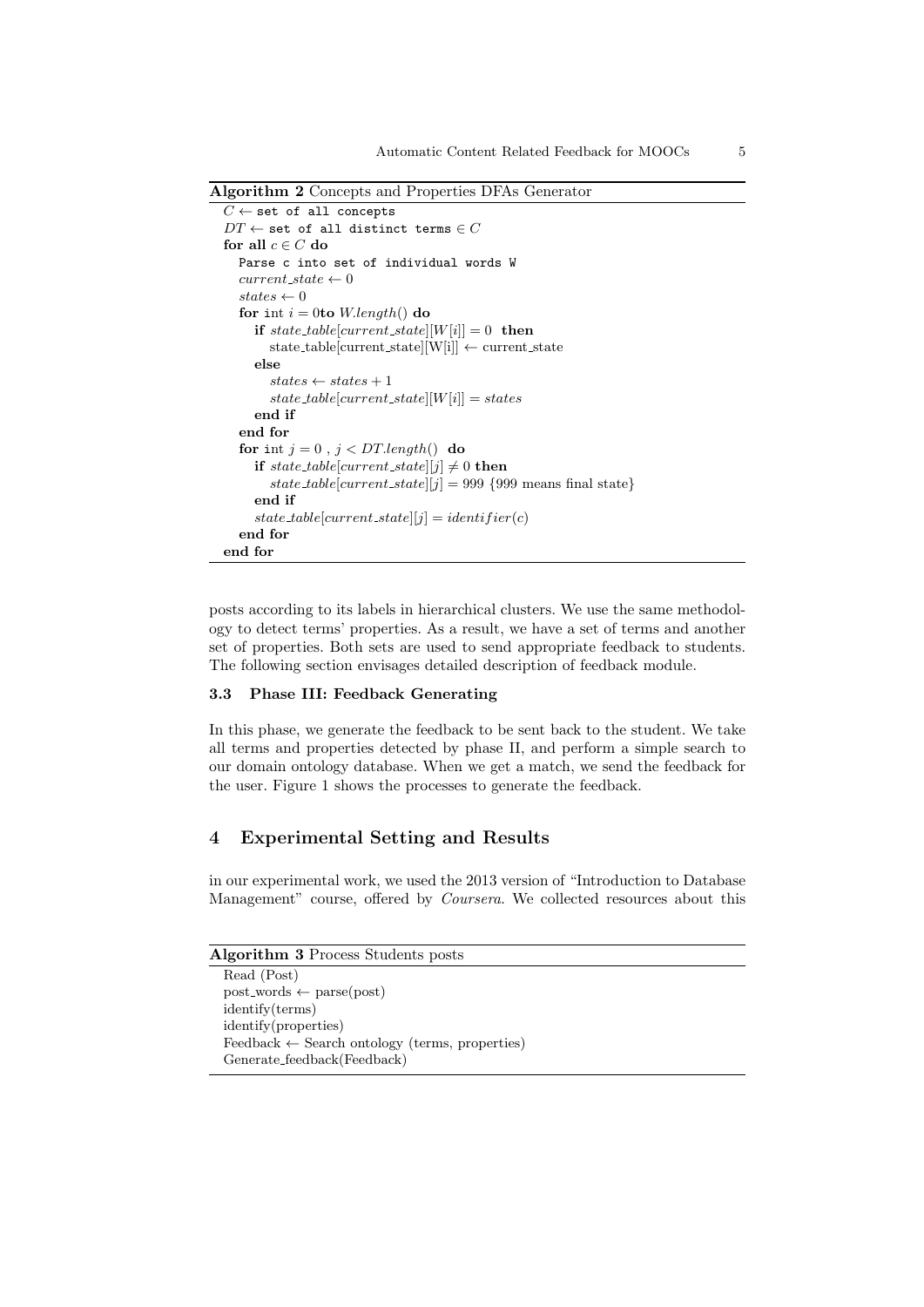#### 6 S. Shatnawi et al.



Fig. 1. Students posts Labelling and Feedback system.

topic using a text book, Wikipedia, and other Internet resources. Next, we extracted a list of topics (terms) appeared in these resources. After that, we play the role of domain expert to create a concept hierarchy (Concept Map) using a simple tree view user interface which allows us to re-organise these terms in tree view structure. Then for every term we assigned a set of properties. Each property has associated feedback which will be sent to the students. The following is an example that clarifies the course domain ontology that we created to test our approach.

## Course Ontology Example 1  $\Theta := (T, P, C^*, H, Root)$

T : "key","primary key","data", "information","database management system","foreign key","relationship", "conceptual model",.... P: "definition", "type", "syntax", "use", "advantage",.... C<sup>\*</sup>: "relationship is a conceptual model", "schema consists of attributes", "foreign key is part of relationship",... H: Concept map hierarchy parent(DBMS,RDBMS), Parent(RDBMS,Table),... Root: Database.

We populate the course ontology using the aforementioned content resources. As a result, every concept has many properties. Our proposed technique separates knowledge (Domain ontology) from implementation (driver function) which was described through Algorithms 1, 2, and 3. As a result, domain ontology can learn new knowledge and expand without any changes to the driver function.

We the prepared collection of questions which we use to test our system. Test collection was collected from database management textbooks and from database forums (learners questions). We used 438 posts from Coursera. We manually identified the post which is related to the course contents. For every post, we store its label and feedback. Then we run our system to assign a label and provide feedback for every post. We used precision, recall, and F-measure to validate our system. For posts labels, we used the binary classification method based on word to word similarity. On the other hand, we used semantic text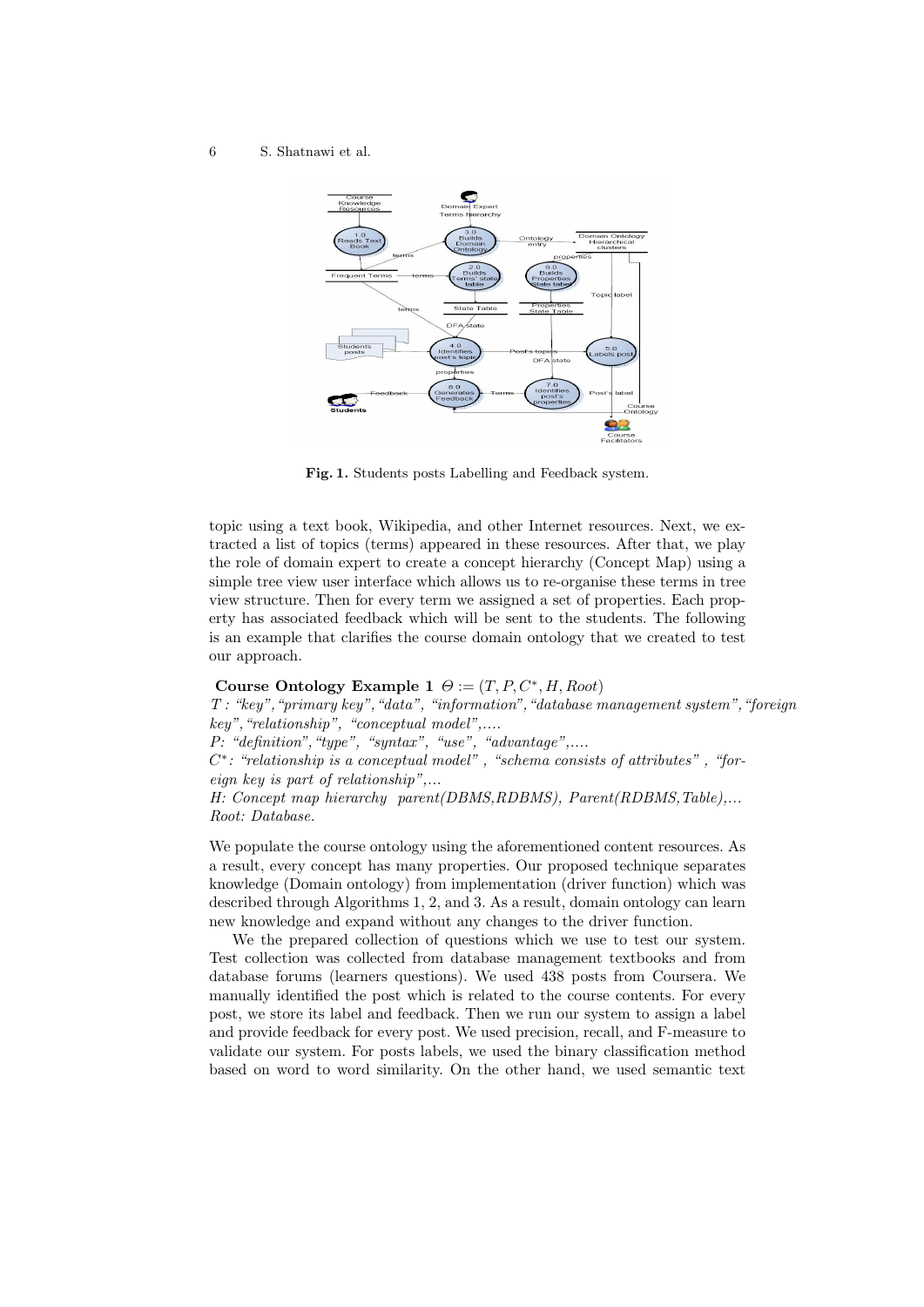similarity based on latent semantic analysis using SIMILAR [17] to evaluate the relevance of retrieved feedback to the stored feedback. The following are the equations used to validate the system.

$$
Precision = \frac{A}{A+B} \tag{1}
$$

$$
Recall = \frac{A}{A+C}
$$
\n<sup>(2)</sup>

$$
F-measure = 2 \times \frac{Recall \times Precision}{Recall + Precision}
$$
\n(3)

Where  $A$  is the number of correct labels obtained,  $B$  is the number of not retrieved labels and C is the number of incorrect labels retrieved. Table 2 shows the experimental results of the system. The results show the potential of the system in providing the students with timely feedback. The system achieved promising results in term of precision, recall, and F-measure as shown in Table 2. However, for some posts the system failed to label the post, consequently it failed to retrieve any feedback. A reason behind that is lack of domain knowledge where the posts were about technical issues related to the database system or about contents not related to the database management system. In some other cases, however, the system was able to successfully label the post, on the other hand, it failed in retrieving a relevant feedback. Some posts have multiple topics and properties; as a result the system retrieved extra feedback which is not relevant to the post. A possible solution for that is using part of speech tagging and divide the post into multiple statement.

Table 2. Experimental results

|           | LABELLING $(\%)$ FEEDBACK $(\%)$ |  |
|-----------|----------------------------------|--|
| Recall    |                                  |  |
| Precision |                                  |  |
| F-measure |                                  |  |

## 5 Summary and Future Work

Domain ontology and NLP can scaffold teaching and learning processes in MOOCs settings. Domain ontology is an effective representation of course content knowledge. We proposed a feedback system for MOOCs setting. Our system represents a MOOC's contents using domain ontology notations. We separated the knowledge part from the processing part. As a result, the system learns new knowledge without changing the processing part. We, also, generated deterministic finite automata using natural language expressions derived from domain ontology instances. We create simple tools to automate and mange domain ontology population. However, domain ontology creation still depends on domain experts to some extent. In the future, we will automate the process of creating a domain ontology. We will also explore the roles of MOOCs' participants in the forums. References

1. Boyce, S., Pahl, C.: Developing domain ontologies for course content. Educational Technology & Society 10(3), 275–288 (2007)